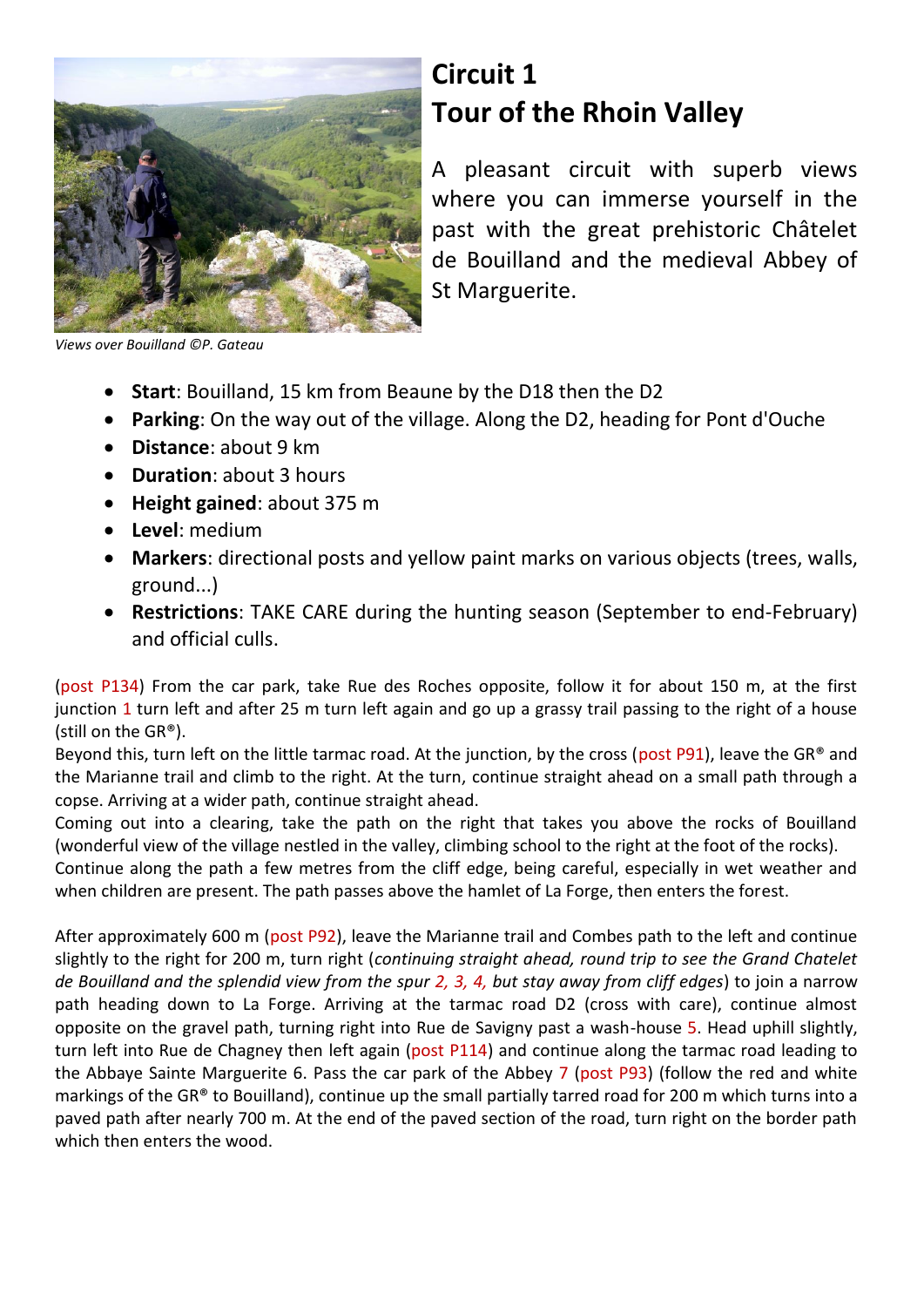After about 700 m, take a path on the right just before the start of a lane. Go straight ahead, soon crossing a type of stepping stones 8 (beware: slippery in wet weather). Then head left on the wide forest path to a gate, turn right on the D104 road, follow it for about 300 m (take care) ignoring a gravel road on the left, and immediately afterwards, veer right leaving the tarmac road to begin the descent to Bouilland. Return to the town hall and wash-house.

*Link up with circuit no 4: (post P93), follow on the left the GR® 7 to post P96. Then follow the yellow signs to join circuit no 4 at post P5 (3 km).*



*Magnificent cliffs : a remarkable natural site ©P. Gateau*



## **Don't miss :**

1 - After 150 m, church with a bell tower from the 12<sup>th</sup> century and a tuff steeple, definitely from the 15<sup>th</sup> century. The transept and nave would be from the  $18<sup>th</sup>$  century.

2 - Grand Chatelet de Bouilland: leaving the forest, barred spur inaccessible on 2 sides, access via the plateau was blocked by two huge parallel walls of which these stone alignments are the remains, on either side of the path; very varied flora including some alpine plants.

3 - Viewpoint towards the end of the spur (stay away from cliff edges): in front, at the top amid the greenery, Borey Farm; slightly to the right, on the ridge, the village of Bessey-en-Chaume with its various antennas (about 600 m); further to the right, the cliffs near Roche Percée, Buttes Farm and the ruins of the Abbey of St Marguerite. To the left of the spur, the deep cut of Combe à la Vieille, and above, the large cleared and cultivated area of the Ferme de la Chaume estate (deforestation was carried out in the Middle Ages by the monks to create a gap or barn, away from the communication routes and waterways).

4 - Combe à la Vieille: very wild valley, surrounded by high limestone cliffs. Does the name come from the Grand Duke who lived within the walls, or in memory of the old woman, a fairy or witch who, according to legend, once lived in these parts?